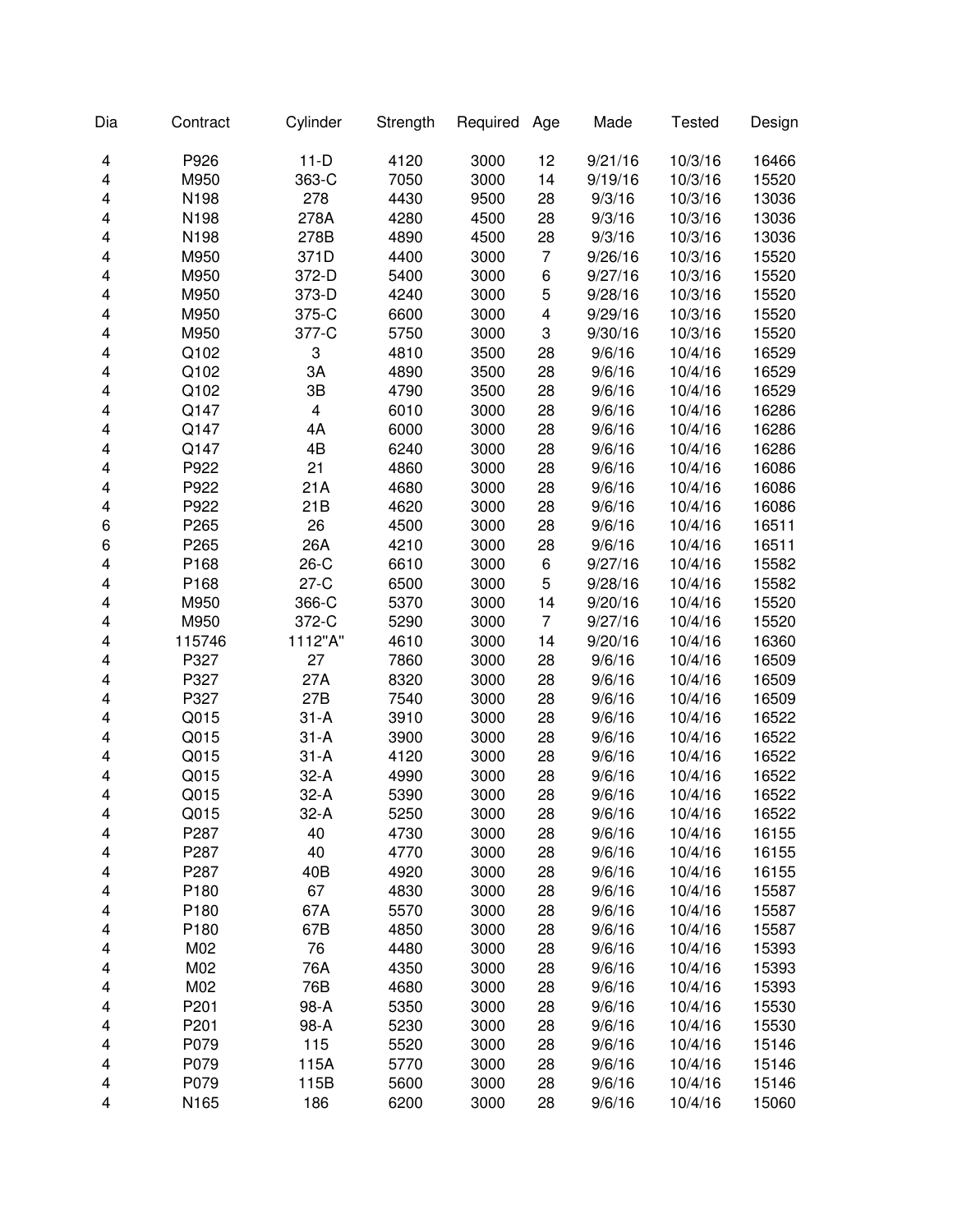| 4                       | N165             | 186A           | 5670     | 3000 | 28             | 9/6/16  | 10/4/16 | 15060    |
|-------------------------|------------------|----------------|----------|------|----------------|---------|---------|----------|
| 4                       | N165             | 186B           | 5700     | 3000 | 28             | 9/6/16  | 10/4/16 | 15060    |
| 4                       | N165             | 187            | 7620     | 3000 | 28             | 9/6/16  | 10/4/16 | 14273    |
| 4                       | N165             | 187A           | 7770     | 3000 | 28             | 9/6/16  | 10/4/16 | 14273    |
| 4                       | N165             | 187B           | 8800     | 3000 | 28             | 9/6/16  | 10/4/16 | 14273    |
| 4                       | P230             | 193            | 4610     | 3000 | 28             | 9/6/16  | 10/4/16 | 16417    |
| 4                       | P230             | 193A           | 4900     | 3000 | 28             | 9/6/16  | 10/4/16 | 16417    |
| 4                       | P230             | 193B           | 4860     | 3000 | 28             | 9/6/16  | 10/4/16 | 16417    |
| 4                       | N198             | 279            | 4880     | 3000 | 28             | 9/6/16  | 10/4/16 | 13034    |
| 4                       | N198             | 279A           | 4680     | 3000 | 28             | 9/6/16  | 10/4/16 | 13034    |
| 4                       | N198             | 279B           | 5060     | 3000 | 28             | 9/6/16  | 10/4/16 | 13034    |
| 4                       | M305             | F-293          | 4640     | 4000 | 28             | 9/6/16  | 10/4/16 | 11453    |
| 4                       | M305             | F-293A         | 4530     | 4000 | 28             | 9/6/16  | 10/4/16 | 11453    |
| 4                       | M305             | F-293B         | 4200     | 4000 | 28             | 9/6/16  | 10/4/16 | 11453    |
| 4                       | M950             | 353            | 4190     | 3000 | 28             | 9/6/16  | 10/4/16 | 15521    |
| 4                       | M950             | 353A           | 4250     | 3000 | 28             | 9/6/16  | 10/4/16 | 15521    |
| 4                       | M950             | 353B           | 4070     | 3000 | 28             | 9/6/16  | 10/4/16 | 15521    |
| 4                       | P050             | 21C            | 6970     | 3000 | 18HR           | 10/3/16 | 10/4/16 | 15535    |
| 4                       | P050             | 21D            | 6360     | 3000 | 18HR           | 10/3/16 | 10/4/16 | 15535    |
| $\overline{\mathbf{4}}$ | Q326             | 7D             | 2870     | 3000 | 7              | 9/26/16 | 10/4/16 | 16127    |
|                         | <b>BRICK1</b>    |                | 5887     |      |                |         | 10/4/16 |          |
|                         | <b>BRICK 2</b>   |                | 5110     |      |                |         | 10/4/16 |          |
|                         | <b>BRICK3</b>    |                | 5124     |      |                |         | 10/4/16 |          |
|                         | <b>BRICK4</b>    |                | 5424     |      |                |         | 10/4/16 |          |
|                         | <b>BRICK 5</b>   |                | 5540     |      |                |         | 10/4/16 |          |
| 4                       | Q108             | 3              | 7250     | 3000 | 28             | 9/7/16  | 10/5/16 | T55005LA |
| 4                       | Q108             | 3A             | 7070     | 3000 | 28             | 9/7/16  | 10/5/16 | T55005LA |
| 4                       | Q108             | 3B             | 7040     | 3000 | 28             | 9/7/16  | 10/5/16 | T55005LA |
| 4                       | 108854.04        | $\overline{7}$ | 5250     | 3000 | 28             | 9/7/16  | 10/5/16 | 16120    |
| 4                       | 108854.04        | 7A             | 5520     | 3000 | 28             | 9/7/16  | 10/5/16 | 16120    |
| 4                       | 108854.04        | 7B             | 5230     | 3000 | 28             | 9/7/16  | 10/5/16 | 16120    |
| 4                       | P190             | 31             | 5700     | 3000 | 28             | 9/7/16  | 10/5/16 | 15425    |
| 4                       | P190             | 31A            | 5500     | 3000 | 28             | 9/7/16  | 10/5/16 | 15425    |
| 4                       | P190             | 31B            | 5520     | 3000 | 28             | 9/7/16  | 10/5/16 | 15425    |
| 4                       | Q015             | $33-A$         | 4750     | 3000 | 28             | 9/7/16  | 10/5/16 | 16522    |
| 4                       | Q015             | $33-A$         | 5120     | 3000 | 28             | 9/7/16  | 10/5/16 | 16522    |
| 4                       | Q015             | 33-A           | 4790     | 3000 | 28             | 9/7/16  | 10/5/16 | 16522    |
| 4                       | P201             | 99-A           | 4170     | 3000 | 28             | 9/7/16  | 10/5/16 | 15530    |
| 4                       | P201             | 99-A           | 4160     | 3000 | 28             | 9/7/16  | 10/5/16 | 15530    |
| 4                       | P201             | 99-A           | 4070     | 3000 | 28             | 9/7/16  | 10/5/16 | 15530    |
| 4                       | Q326             | $5-C$          | 4310     | 3000 | 14             | 9/21/16 | 10/5/16 | 16127    |
| 4                       | N331             | $8-D$          | 5100     | 3000 | 14             | 9/21/16 | 10/5/16 | 16419    |
| 4                       | Q326             | $8-D$          | 4490     | 3000 | $\overline{7}$ | 9/28/16 | 10/5/16 | 16127    |
| 4                       | P928             | $11-E$         | 4140     | 4000 | 14             | 9/21/16 | 10/5/16 | 16466    |
| 4                       | N351             | $10-C$         | 4710     | 3000 | $\overline{7}$ | 9/28/16 | 10/5/16 | 16419    |
| 4                       | P079             | 120-D          | 5090     | 3000 | $\overline{7}$ | 9/28/16 | 10/5/16 | 15146    |
| 4                       | M950             | 373-C          | 4730     | 3000 | $\overline{7}$ | 9/28/16 | 10/5/16 | 15520    |
| 4                       | P230             | 194            | 4690     | 4000 | 28             | 9/7/16  | 10/5/16 | 15050    |
| 4                       | P230             | 194A           | 4880     | 4000 | 28             | 9/7/16  | 10/5/16 | 15050    |
| $\overline{\mathbf{4}}$ | P230             | 194B           | 5080     | 4000 | 28             | 9/7/16  | 10/5/16 | 15050    |
| 3.69                    | <b>ROCK CORE</b> | 78(1)          | 6900.441 | 5000 | $\overline{7}$ | 9/28/16 | 10/5/16 |          |
| 3.68                    | <b>ROCK CORE</b> | 78(2)          | 6500.254 | 5000 | 7              | 9/28/16 | 10/5/16 |          |
|                         |                  |                |          |      |                |         |         |          |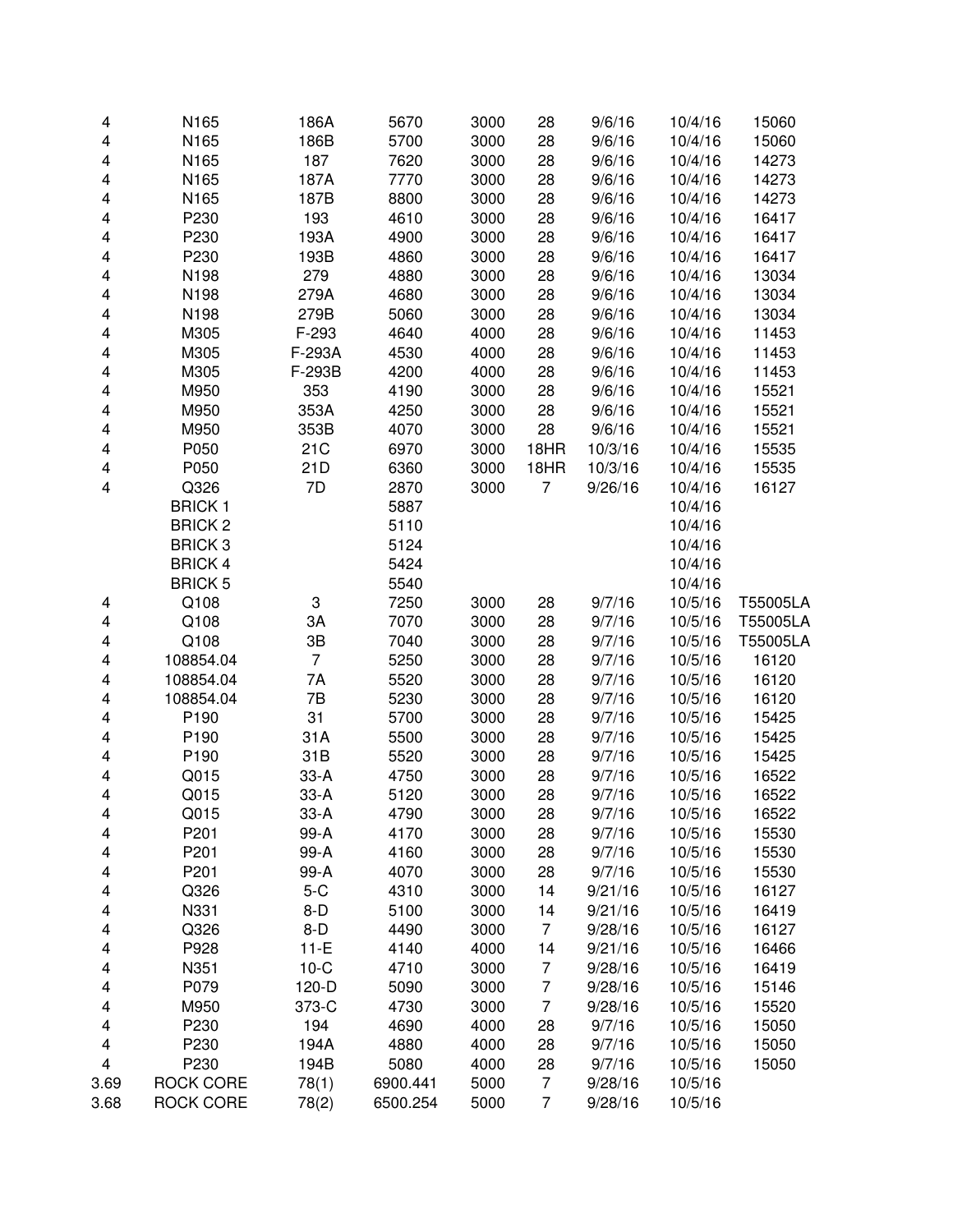| 4      | Q196             | 1                       | 4760 | 3000         | 28       | 9/7/16 | 10/5/16 | 11192 |
|--------|------------------|-------------------------|------|--------------|----------|--------|---------|-------|
| 4      | Q196             | 1A                      | 5070 | 3000         | 28       | 9/7/16 | 10/5/16 | 11192 |
| 4      | Q196             | 1B                      | 5130 | 3000         | 28       | 9/7/16 | 10/5/16 | 11192 |
| 4      | N331             | $\overline{\mathbf{4}}$ | 5030 | 3000         | 28       | 9/7/16 | 10/5/16 | 15393 |
| 4      | N331             | 4A                      | 5080 | 3000         | 28       | 9/7/16 | 10/5/16 | 15393 |
| 4      | N331             | 4B                      | 4470 | 3000         | 28       | 9/7/16 | 10/5/16 | 15393 |
| 4      | Q061             | 12                      | 6830 | 4000         | 28       | 9/7/16 | 10/5/16 | 16381 |
| 4      | Q061             | 12A                     | 6800 | 4000         | 28       | 9/7/16 | 10/5/16 | 16381 |
| 4      | Q061             | 12B                     | 6800 | 4000         | 28       | 9/7/16 | 10/5/16 | 16381 |
| 4      | Q061             | $12-F$                  | 6910 | 4000         | 28       | 9/7/16 | 10/5/16 | 16381 |
| 4      | Q061             | $12-G$                  | 6890 | 4000         | 28       | 9/7/16 | 10/5/16 | 16381 |
| 4      | Q061             | $12-H$                  | 7060 | 4000         | 28       | 9/7/16 | 10/5/16 | 16381 |
| 4      | P311             | 15                      | 6100 | 4000         | 28       | 9/7/16 | 10/5/16 |       |
| 4      | P311             | 15A                     | 6220 | 4000         | 28       | 9/7/16 | 10/5/16 |       |
| 4      | P311             | 15B                     | 6120 | 4000         | 28       | 9/7/16 | 10/5/16 |       |
| 4      | P922             | 22                      | 3630 | 3000         | 28       | 9/7/16 | 10/5/16 | 16086 |
| 4      | P922             | 22A                     | 3400 | 3000         | 28       | 9/7/16 | 10/5/16 | 16086 |
| 4      | P922             | 22B                     | 3660 | 3000         | 28       | 9/7/16 | 10/5/16 | 16086 |
| 4      | P016             | 24                      | 5950 | 3000         | 28       | 9/7/16 | 10/5/16 | 12004 |
| 4      | P016             | 24A                     | 5790 | 3000         | 28       | 9/7/16 | 10/5/16 | 12004 |
| 4      | P016             | 24B                     | 5570 | 3000         | 28       | 9/7/16 | 10/5/16 | 12004 |
| 4      | Q031             | 27                      | 6640 | 3000         | 28       | 9/7/16 | 10/5/16 | 15391 |
| 4      | Q031             | 27A                     | 6930 | 3000         | 28       | 9/7/16 | 10/5/16 | 15391 |
| 4      | Q031             | 27B                     | 6090 | 3000         | 28       | 9/7/16 | 10/5/16 | 15391 |
| 4      | Q327             | 28                      | 8440 | 3000         | 28       | 9/7/16 | 10/5/16 | 16509 |
| 4      | Q327             | 28A                     | 7230 | 3000         | 28       | 9/7/16 | 10/5/16 | 16509 |
| 4      | Q327             | 28B                     | 7850 | 3000         | 28       | 9/7/16 | 10/5/16 | 16509 |
| 4      | P180             | 68                      | 5000 | 3000         | 28       | 9/7/16 | 10/5/16 | 15587 |
| 4      | P180             | 68A                     | 5040 | 3000         | 28       | 9/7/16 | 10/5/16 | 15587 |
| 4      | P180             | 68B                     | 5060 | 3000         | 28       | 9/7/16 | 10/5/16 | 15587 |
| 4      | P180             | 69                      | 5100 | 3000         | 28       | 9/7/16 | 10/5/16 | 15587 |
| 4      | P180             | 69A                     | 4150 | 3000         | 28       | 9/7/16 | 10/5/16 | 15587 |
| 4      | P180             | 69B                     | 3910 | 3000         | 28       | 9/7/16 | 10/5/16 | 15587 |
| 4      | M384             | 182                     | 6670 | 3000         | 28       | 9/7/16 | 10/5/16 | 16286 |
| 4      | M384             | 182A                    | 6220 | 3000         | 28       | 9/7/16 | 10/5/16 | 16286 |
| 4      | M384             | 182B                    | 6120 | 3000         | 28       | 9/7/16 | 10/5/16 | 16286 |
|        | N <sub>165</sub> | 188                     | 9550 |              |          | 9/7/16 | 10/5/16 | 15000 |
| 4<br>4 | N165             | 188A                    | 6950 | 3000<br>3000 | 28<br>28 | 9/7/16 | 10/5/16 | 15000 |
| 4      | N165             | 188B                    | 8190 | 3000         | 28       | 9/7/16 | 10/5/16 | 15000 |
| 4      | N165             | 189                     | 7480 | 3000         | 28       | 9/7/16 | 10/5/16 | 14273 |
|        | N165             | 189A                    | 7120 | 3000         | 28       | 9/7/16 | 10/5/16 | 14273 |
| 4      | N165             | 189B                    | 6860 | 3000         | 28       | 9/7/16 | 10/5/16 | 14273 |
| 4      | P230             | 195                     | 5320 | 3000         | 28       |        | 10/5/16 | 16217 |
| 4      |                  |                         |      |              |          | 9/7/16 |         |       |
| 4      | P230             | 195A                    | 5450 | 3000<br>3000 | 28       | 9/7/16 | 10/5/16 | 16217 |
| 4      | P230             | 195B                    | 5610 |              | 28       | 9/7/16 | 10/5/16 | 16217 |
| 4      | M010             | 211A                    | 4790 | 3000         | 28       | 9/7/16 | 10/5/16 | 13221 |
| 4      | M010             | 211A                    | 4370 | 3000         | 28       | 9/7/16 | 10/5/16 | 13221 |
| 4      | M010             | 211A                    | 4580 | 3000         | 28       | 9/7/16 | 10/5/16 | 13221 |
| 4      | N198             | 280                     | 5120 | 3000         | 28       | 9/7/16 | 10/5/16 | 13034 |
| 4      | N198             | 280A                    | 5140 | 3000         | 28       | 9/7/16 | 10/5/16 | 13034 |
| 4      | N198             | 280B                    | 5440 | 3000         | 28       | 9/7/16 | 10/5/16 | 13034 |
| 4      | M305             | DB-280                  | 7190 | 4000         | 28       | 9/7/16 | 10/5/16 | 13387 |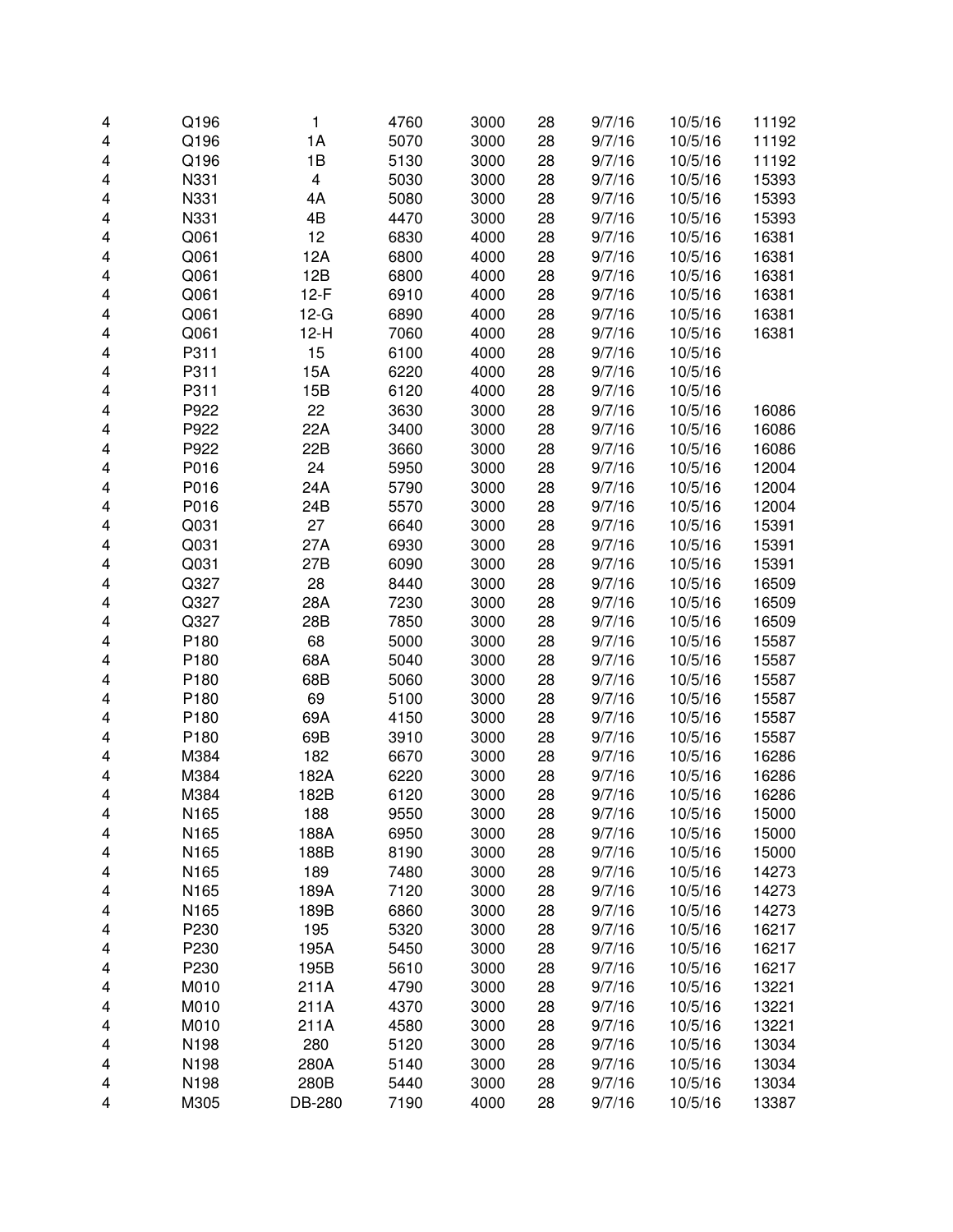| 4 | M305      | <b>DB-280A</b> | 7560 | 4000 | 28 | 9/7/16  | 10/5/16 | 13387 |
|---|-----------|----------------|------|------|----|---------|---------|-------|
| 4 | M305      | <b>DB-290B</b> | 7420 | 4000 | 28 | 9/7/16  | 10/5/16 | 13387 |
| 4 | M950      | 354            | 4890 | 3000 | 28 | 9/7/16  | 10/5/16 | 15521 |
| 4 | M950      | 354A           | 4880 | 3000 | 28 | 9/7/16  | 10/5/16 | 15521 |
| 4 | M950      | 354B           | 5040 | 3000 | 28 | 9/7/16  | 10/5/16 | 15521 |
| 4 | Q196      | $\overline{c}$ | 5260 | 3000 | 28 | 9/8/16  | 10/6/16 | 11192 |
| 4 | Q196      | 2A             | 5350 | 3000 | 28 | 9/8/16  | 10/6/16 | 11192 |
| 4 | Q196      | 2B             | 5510 | 3000 | 28 | 9/8/16  | 10/6/16 | 11192 |
| 4 | 116765    | $6-A$          | 3370 | 4000 | 28 | 9/8/16  | 10/6/16 | 16498 |
| 4 | 116765    | $6-A$          | 3100 | 4000 | 28 | 9/8/16  | 10/6/16 | 16498 |
| 4 | 116765    | $6-A$          | 3290 | 4000 | 28 | 9/8/16  | 10/6/16 | 16498 |
| 4 | 116765    | 7-A            | 5030 | 3000 | 28 | 9/8/16  | 10/6/16 | 16500 |
| 4 | 116765    | 7-A            | 1530 | 3000 | 28 | 9/8/16  | 10/6/16 | 16500 |
| 4 | 116765    | 7-A            | 5030 | 3000 | 28 | 9/8/16  | 10/6/16 | 16500 |
| 4 | 116765    | 7-A            | 5410 | 3000 | 28 | 9/8/16  | 10/6/16 | 16500 |
| 4 | Q326      | $6 - C$        | 4470 | 3000 | 14 | 9/22/16 | 10/6/16 | 16127 |
| 4 | 30313.04  | $9-A$          | 5640 | 3000 | 28 | 9/8/16  | 10/6/16 | 16108 |
| 4 | 30313.04  | $9-A$          | 6050 | 3000 | 28 | 9/8/16  | 10/6/16 | 16108 |
| 4 | 30313.04  | 9-A            | 6050 | 3000 | 28 | 9/8/16  | 10/6/16 | 16108 |
| 4 | P929      | 23             | 5150 | 3000 | 28 | 9/8/16  | 10/6/16 | 16255 |
| 4 | P929      | 23A            | 5830 | 3000 | 28 | 9/8/16  | 10/6/16 | 16255 |
| 4 | P929      | 23B            | 4860 | 3000 | 28 | 9/8/16  | 10/6/16 | 16255 |
| 4 | 110692.01 | 32A            | 7760 | 4000 | 28 | 9/8/16  | 10/6/16 | 15311 |
| 4 | 110692.01 | 32A            | 8530 | 4000 | 28 | 9/8/16  | 10/6/16 | 15311 |
| 4 | 110692.01 | 32A            | 8030 | 4000 | 28 | 9/8/16  | 10/6/16 | 15311 |
| 4 | P201      | 100A           | 4430 | 3000 | 28 | 9/8/16  | 10/6/16 | 15530 |
| 4 | P201      | 100A           | 4680 | 3000 | 28 | 9/8/16  | 10/6/16 | 15530 |
| 4 | P201      | 100A           | 3550 | 3000 | 28 | 9/8/16  | 10/6/16 | 15530 |
| 4 | N307      | 138            | 5720 | 3000 | 28 | 9/8/16  | 10/6/16 | 8111  |
| 4 | N307      | 138A           | 5970 | 3000 | 28 | 9/8/16  | 10/6/16 | 8111  |
| 4 | N307      | 138B           | 5450 | 3000 | 28 | 9/8/16  | 10/6/16 | 8111  |
| 4 | N165      | 190            | 5840 | 3000 | 28 | 9/8/16  | 10/6/16 | 14273 |
| 4 | N165      | 190A           | 6300 | 3000 | 28 | 9/8/16  | 10/6/16 | 14273 |
| 4 | N165      | 190B           | 5860 | 3000 | 28 | 9/8/16  | 10/6/16 | 14273 |
| 4 | N165      | 191            | 8270 | 3000 | 28 | 9/8/16  | 10/6/16 | 15000 |
| 4 | N165      | 191A           | 7720 | 3000 | 28 | 9/8/16  | 10/6/16 | 15000 |
| 4 | N165      | 191B           | 8520 | 3000 | 28 | 9/8/16  | 10/6/16 | 15000 |
| 4 | P230      | 196            | 5820 | 4000 | 28 | 9/8/16  | 10/6/16 | 16292 |
| 4 | P230      | 196A           | 5790 | 4000 | 28 | 9/8/16  | 10/6/16 | 16292 |
| 4 | P230      | 196B           | 5660 | 4000 | 28 | 9/8/16  | 10/6/16 | 16292 |
| 4 | P230      | 197            | 5900 | 4000 | 28 | 9/8/16  | 10/6/16 | 16292 |
| 4 | P230      | 197A           | 6120 | 4000 | 28 | 9/8/16  | 10/6/16 | 16292 |
| 4 | P230      | 197B           | 5440 | 4000 | 28 | 9/8/16  | 10/6/16 | 16292 |
| 4 | P230      | 198            | 5810 | 4000 | 28 | 9/8/16  | 10/6/16 | 16292 |
| 4 | P230      | 198A           | 5660 | 4000 | 28 | 9/8/16  | 10/6/16 | 16292 |
| 4 | P230      | 198B           | 5840 | 4000 | 28 | 9/8/16  | 10/6/16 | 16292 |
| 4 | P230      | 199            | 4660 | 3000 | 28 | 9/8/16  | 10/6/16 | 16417 |
| 4 | P230      | 199A           | 4570 | 3000 | 28 | 9/8/16  | 10/6/16 | 16417 |
| 4 | P230      | 199B           | 4750 | 3000 | 28 | 9/8/16  | 10/6/16 | 16417 |
| 4 | 112018    | $17-A$         | 4260 | 3000 | 28 | 9/8/16  | 10/6/16 | 16125 |
| 4 | 112018    | $17-A$         | 4060 | 3000 | 28 | 9/8/16  | 10/6/16 | 16125 |
| 4 | 112018    | $17-A$         | 3810 | 3000 | 28 | 9/8/16  | 10/6/16 | 16125 |
|   |           |                |      |      |    |         |         |       |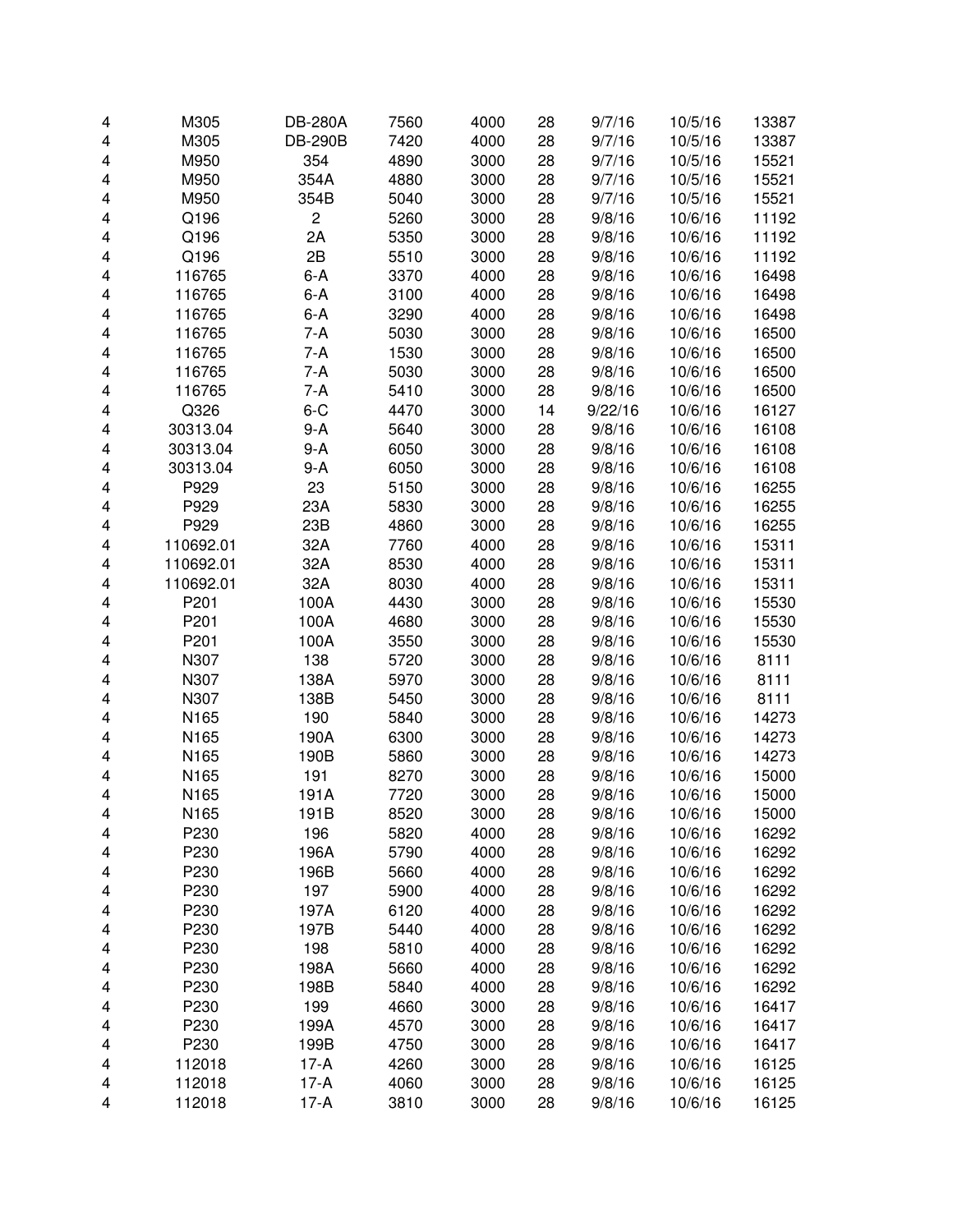| 4 | P327 | 29    | 6630 | 3000 | 28 | 9/8/16 | 10/6/16 | 16509   |
|---|------|-------|------|------|----|--------|---------|---------|
| 4 | P327 | 29A   | 6800 | 3000 | 28 | 9/8/16 | 10/6/16 | 16509   |
| 4 | P327 | 29B   | 6520 | 3000 | 28 | 9/8/16 | 10/6/16 | 16509   |
| 4 | P180 | 70    | 5960 | 3000 | 28 | 9/8/16 | 10/6/16 | 15587   |
| 4 | P180 | 70A   | 5900 | 3000 | 28 | 9/8/16 | 10/6/16 | 15587   |
| 4 | P180 | 70B   | 5760 | 3000 | 28 | 9/8/16 | 10/6/16 | 15587   |
| 4 | P180 | 71    | 4590 | 3000 | 28 | 9/8/16 | 10/6/16 | 15587   |
| 4 | P180 | 71A   | 4860 | 3000 | 28 | 9/8/16 | 10/6/16 | 15587   |
| 4 | P180 | 71B   | 4060 | 3000 | 28 | 9/8/16 | 10/6/16 | 15587   |
| 4 | P230 | 200   | 4580 | 3000 | 28 | 9/8/16 | 10/6/16 | 16115   |
| 4 | P230 | 200A  | 4550 | 3000 | 28 | 9/8/16 | 10/6/16 | 16115   |
| 4 | P230 | 200B  | 4510 | 3000 | 28 | 9/8/16 | 10/6/16 | 16115   |
| 4 | P230 | 201   | 4170 | 3000 | 28 | 9/8/16 | 10/6/16 | 16115   |
| 4 | P230 | 201A  | 4160 | 3000 | 28 | 9/8/16 | 10/6/16 | 16115   |
| 4 | P230 | 201B  | 4320 | 3000 | 28 | 9/8/16 | 10/6/16 | 16115   |
| 4 | P230 | 203   | 2950 | 4000 | 28 | 9/8/16 | 10/6/16 | 15050   |
| 4 | P230 | 203A  | 2880 | 4000 | 28 | 9/8/16 | 10/6/16 | 15050   |
| 4 | P230 | 203B  | 2820 | 4000 | 28 | 9/8/16 | 10/6/16 | 15050   |
| 4 | Q326 | 1     | 4630 | 3000 | 28 | 9/8/16 | 10/6/16 | 16127   |
| 4 | Q326 | 1A    | 3680 | 3000 | 28 | 9/8/16 | 10/6/16 | 16127   |
| 4 | Q326 | 1B    | 4160 | 3000 | 28 | 9/8/16 | 10/6/16 | 16127   |
| 4 | Q029 | $2-A$ | 4940 | 4000 | 28 | 9/8/16 | 10/6/16 | 16453   |
| 4 | Q029 | $2-A$ | 5370 | 4000 | 28 | 9/8/16 | 10/6/16 | 16453   |
| 4 | Q029 | $2-A$ | 5130 | 4000 | 28 | 9/8/16 | 10/6/16 | 16453   |
| 4 | Q030 | $3-A$ | 5780 | 3000 | 28 | 9/8/16 | 10/6/16 | 4107504 |
| 4 | Q030 | $3-A$ | 6170 | 3000 | 28 | 9/8/16 | 10/6/16 | 4107504 |
| 4 | Q030 | $3-A$ | 6340 | 3000 | 28 | 9/8/16 | 10/6/16 | 4107504 |
| 4 | Q018 | 5     | 5750 | 3000 | 28 | 9/8/16 | 10/6/16 | 15527   |
| 4 | Q018 | 5A    | 5590 | 3000 | 28 | 9/8/16 | 10/6/16 | 15527   |
| 4 | Q018 | 5B    | 5970 | 3000 | 28 | 9/8/16 | 10/6/16 | 15527   |
| 4 | Q018 | 6     | 6300 | 3000 | 28 | 9/8/16 | 10/6/16 | 15527   |
| 4 | Q018 | 6A    | 5790 | 3000 | 28 | 9/8/16 | 10/6/16 | 15527   |
| 4 | Q018 | 6B    | 5110 | 3000 | 28 | 9/8/16 | 10/6/16 | 15527   |
| 6 | N307 | 137   | 6100 | 3000 | 28 | 9/8/16 | 10/6/16 | 13308   |
| 6 | N307 | 137A  | 6170 | 3000 | 28 | 9/8/16 | 10/6/16 | 13308   |
| 4 | Q181 | 8     | 4840 | 3000 | 28 | 9/8/16 | 10/6/16 | 15587   |
| 4 | Q181 | 8A    | 4560 | 3000 | 28 | 9/8/16 | 10/6/16 | 15587   |
| 4 | Q181 | 8B    | 4800 | 3000 | 28 | 9/8/16 | 10/6/16 | 15587   |
| 4 | P168 | 22    | 6320 | 3000 | 28 | 9/8/16 | 10/6/16 | 16120   |
| 4 | P168 | 22A   | 6950 | 3000 | 28 | 9/8/16 | 10/6/16 | 16120   |
| 4 | P168 | 22B   | 6930 | 3000 | 28 | 9/8/16 | 10/6/16 | 16120   |
| 4 | P247 | 65    | 5740 | 3000 | 28 | 9/8/16 | 10/6/16 | 16130   |
| 4 | P247 | 65A   | 6350 | 3000 | 28 | 9/8/16 | 10/6/16 | 16130   |
| 4 | P247 | 65B   | 5990 | 3000 | 28 | 9/8/16 | 10/6/16 | 16130   |
| 4 | N343 | 93-A  | 5360 | 3000 | 28 | 9/8/16 | 10/6/16 | 620003  |
| 4 | N343 | 93-A  | 5510 | 3000 | 28 | 9/8/16 | 10/6/16 | 620003  |
| 4 | N343 | 93-A  | 5360 | 3000 | 28 | 9/8/16 | 10/6/16 | 620003  |
| 4 | P079 | 116   | 5020 | 3000 | 28 | 9/8/16 | 10/6/16 | 15146   |
| 4 | P079 | 116A  | 4940 | 3000 | 28 | 9/8/16 | 10/6/16 | 15146   |
| 4 | P079 | 116B  | 5320 | 3000 | 28 | 9/8/16 | 10/6/16 | 15146   |
| 4 | M384 | 183   | 7130 | 3000 | 28 | 9/8/16 | 10/6/16 | 16286   |
| 4 | M384 | 183A  | 7280 | 3000 | 28 | 9/8/16 | 10/6/16 | 16286   |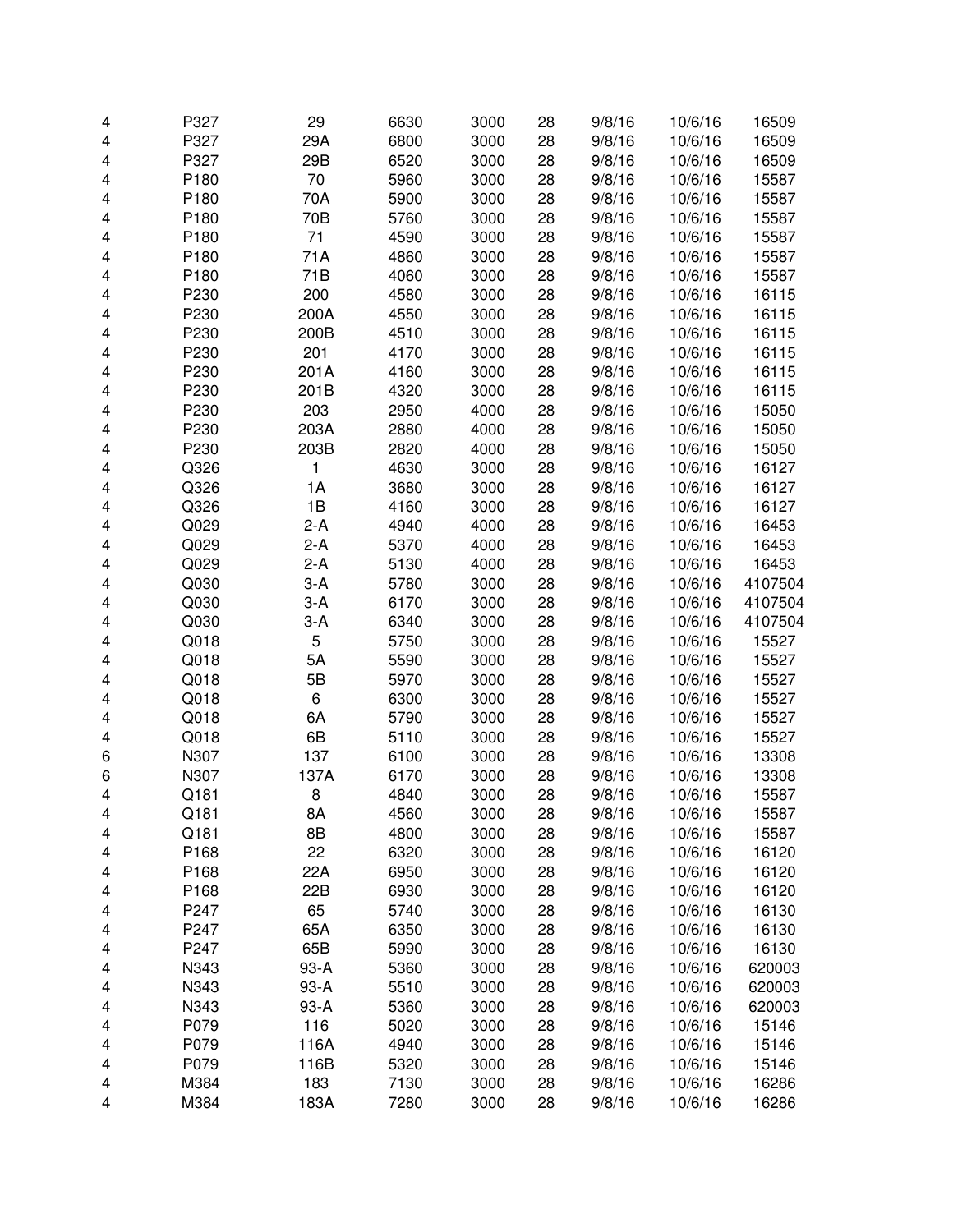| 4    | M384                 | 183B              | 6350     | 3000  | 28 | 9/8/16  | 10/6/16 | 16286 |
|------|----------------------|-------------------|----------|-------|----|---------|---------|-------|
| 4    | M384                 | 184               | 7050     | 3000  | 28 | 9/8/16  | 10/6/16 | 16286 |
| 4    | M384                 | 184A              | 6400     | 3000  | 28 | 9/8/16  | 10/6/16 | 16286 |
| 4    | M384                 | 184B              | 6490     | 3000  | 28 | 9/8/16  |         | 16286 |
|      |                      |                   |          |       |    |         | 10/6/16 |       |
| 4    | P230                 | TN-196-IA         | 5900     | 4000  | 28 | 9/8/16  | 10/6/16 | 16292 |
| 4    | P230                 | <b>TN-196A-IA</b> | 5720     | 4000  | 28 | 9/8/16  | 10/6/16 | 16292 |
| 4    | P230                 | <b>TN-196B-IA</b> | 5520     | 4000  | 28 | 9/8/16  | 10/6/16 | 16292 |
| 4    | M010                 | $212-A$           | 5040     | 3000  | 28 | 9/8/16  | 10/6/16 | 13221 |
| 4    | M010                 | $212-A$           | 4660     | 3000  | 28 | 9/8/16  | 10/6/16 | 13221 |
| 4    | M010                 | $212-A$           | 4700     | 3000  | 28 | 9/8/16  | 10/6/16 | 13221 |
| 4    | N198                 | 281               | 5270     | 3000  | 28 | 9/8/16  | 10/6/16 | 13024 |
| 4    | N198                 | 281A              | 4890     | 3000  | 28 | 9/8/16  | 10/6/16 | 13024 |
| 4    | N198                 | 281B              | 4940     | 3000  | 28 | 9/8/16  | 10/6/16 | 13024 |
| 4    | M950                 | 355               | 5370     | 3000  | 28 | 9/8/16  | 10/6/16 | 15520 |
| 4    | M950                 | 355A              | 5770     | 3000  | 28 | 9/8/16  | 10/6/16 | 15520 |
| 4    | M950                 | 355B              | 5760     | 3000  | 28 | 9/8/16  | 10/6/16 | 15520 |
| 3.66 | <b>CONCRETE CORE</b> | 1                 | 10340.28 | 10000 | 37 | 8/31/16 | 10/6/16 | 5076A |
| 3.73 | <b>CONCRETE CORE</b> | $\overline{c}$    | 9826.58  | 10000 | 37 | 8/31/16 | 10/6/16 | 5076A |
| 3.75 | <b>CONCRETE CORE</b> | 3                 | 8141.643 | 10000 | 37 | 8/31/16 | 10/6/16 | 5076A |
| 3.73 | <b>CONCRETE CORE</b> | 4                 | 8296.819 | 10000 | 37 | 8/31/16 | 10/6/16 | 5076A |
| 4    | P289                 | 3                 | 6290     | 3000  | 28 | 9/9/16  | 10/7/16 | 15566 |
| 4    | P289                 | 3A                | 6640     | 3000  | 28 | 9/9/16  | 10/7/16 | 15566 |
| 4    | P289                 | 3B                | 6500     | 3000  | 28 | 9/9/16  | 10/7/16 | 15566 |
| 4    | M089                 | $GS-5-A$          | 5470     | 4000  | 28 | 9/9/16  | 10/7/16 | 15636 |
| 4    | M089                 | $GS-5-A$          | 5640     | 4000  | 28 | 9/9/16  | 10/7/16 | 15636 |
| 4    | M089                 | $GS-5-A$          | 5060     | 4000  | 28 | 9/9/16  | 10/7/16 | 15636 |
| 4    | Q018                 | $\overline{7}$    | 6230     | 3000  | 28 | 9/9/16  | 10/7/16 | 15527 |
| 4    | Q018                 | 7A                | 5970     | 3000  | 28 | 9/9/16  | 10/7/16 | 15527 |
| 4    | Q018                 | 7B                | 6010     | 3000  | 28 | 9/9/16  | 10/7/16 | 15527 |
| 4    | 108854.04            | 8                 | 5700     | 3000  | 28 | 9/9/16  | 10/7/16 | 16120 |
| 4    | 108854.04            | 8A                | 6070     | 3000  | 28 | 9/9/16  | 10/7/16 | 16120 |
| 4    | 108854.04            | 8B                | 5420     | 3000  | 28 | 9/9/16  | 10/7/16 | 16120 |
| 4    | Q061                 | 13                | 5930     | 3000  | 28 | 9/9/16  | 10/7/16 | 16380 |
| 4    | Q061                 | 13A               | 5740     | 3000  | 28 | 9/9/16  | 10/7/16 | 16380 |
| 4    | Q061                 | 13B               | 5620     | 3000  | 28 | 9/9/16  | 10/7/16 | 16380 |
| 4    | Q031                 | 28                | 5700     | 3000  | 28 | 9/9/16  | 10/7/16 | 15391 |
| 4    | Q031                 | 28A               | 5350     | 3000  | 28 | 9/9/16  | 10/7/16 | 15391 |
| 4    | Q031                 | 28B               | 5380     | 3000  | 28 | 9/9/16  | 10/7/16 | 15391 |
| 4    | P190                 | 32                | 5910     | 3000  | 28 | 9/9/16  | 10/7/16 | 15425 |
| 4    | P190                 | 32A               | 5770     | 3000  | 28 | 9/9/16  | 10/7/16 | 15425 |
| 4    | P190                 | 32B               | 5780     | 3000  | 28 | 9/9/16  | 10/7/16 | 15425 |
| 4    | 114944               | 45                | 5320     | 3000  | 28 | 9/9/16  | 10/7/16 | 16422 |
| 4    | 114944               | 45A               | 5380     | 3000  | 28 | 9/9/16  | 10/7/16 | 16422 |
| 4    | P105                 | 59                | 4750     | 3000  | 28 | 9/9/16  | 10/7/16 | 15007 |
| 4    | P105                 | 59A               | 4230     | 3000  | 28 | 9/9/16  | 10/7/16 | 15007 |
| 4    | P105                 | 59B               | 4110     | 3000  | 28 | 9/9/16  | 10/7/16 | 15007 |
| 4    | P247                 | 66                | 5030     | 3000  | 28 | 9/9/16  | 10/7/16 | 16130 |
|      | P247                 |                   |          |       |    |         |         |       |
| 4    | P247                 | 66A<br>66B        | 4460     | 3000  | 28 | 9/9/16  | 10/7/16 | 16130 |
| 4    |                      | $1-D$             | 4890     | 3000  | 28 | 9/9/16  | 10/7/16 | 16130 |
| 4    | Q043                 |                   | 5190     | 3000  | 7  | 9/29/16 | 10/7/16 | 16490 |
| 4    | Q326                 | $9-D$             | 4200     | 3000  | 7  | 9/30/16 | 10/7/16 | 16127 |
| 4    | L139                 | 169               | 5470     | 3000  | 28 | 9/9/16  | 10/7/16 | 16125 |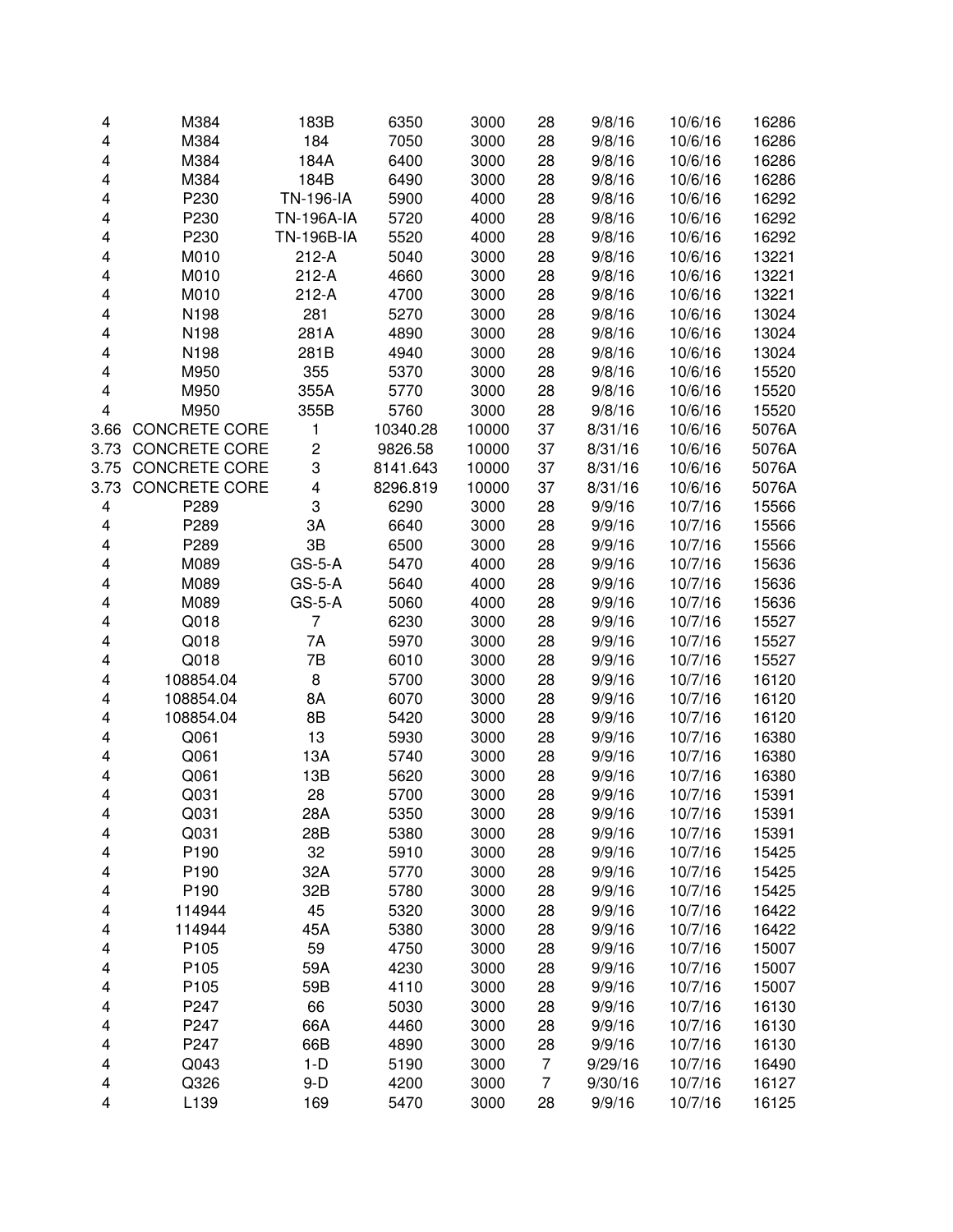| 4 | L139      | 169A         | 5540 | 3000 | 28 | 9/9/16  | 10/7/16 | 16125    |
|---|-----------|--------------|------|------|----|---------|---------|----------|
| 4 | L139      | 169B         | 5220 | 3000 | 28 | 9/9/16  | 10/7/16 | 16125    |
| 4 | M384      | 185          | 6170 | 3000 | 28 | 9/9/16  | 10/7/16 | 16286    |
| 4 | M384      | 185A         | 6360 | 3000 | 28 | 9/9/16  | 10/7/16 | 16286    |
| 4 | M384      | 185B         | 6800 | 3000 | 28 | 9/9/16  | 10/7/16 | 16286    |
| 4 | N165      | 192          | 5910 | 3000 | 28 | 9/9/16  | 10/7/16 | 14273    |
| 4 | N165      | 192A         | 5930 | 3000 | 28 | 9/9/16  | 10/7/16 | 14273    |
| 4 | N165      | 192B         | 6100 | 3000 | 28 | 9/9/16  | 10/7/16 | 14273    |
| 4 | P230      | 204          | 1060 |      | 28 | 9/9/16  | 10/7/16 | 16343    |
| 4 | P230      | 204A         | 1010 |      | 28 | 9/9/16  | 10/7/16 | 16343    |
| 4 | P230      | 204B         | 1000 |      | 28 | 9/9/16  | 10/7/16 | 16343    |
| 4 | P230      | 205          | 4040 | 3000 | 28 | 9/9/16  | 10/7/16 | 16115    |
| 4 | P230      | 205A         | 4200 | 3000 | 28 | 9/9/16  | 10/7/16 | 16115    |
| 4 | P230      | 205B         | 4020 | 3000 | 28 | 9/9/16  | 10/7/16 | 16115    |
| 4 | M010      | $213-A$      | 4630 | 3000 | 28 | 9/9/16  | 10/7/16 | 13221    |
| 4 | M010      | $213-A$      | 4820 | 3000 | 28 | 9/9/16  | 10/7/16 | 13221    |
| 4 | M010      | $213-A$      | 4540 | 3000 | 28 | 9/9/16  | 10/7/16 | 13221    |
| 4 | 113912.01 | $1-A$        | 4550 | 3000 | 28 | 9/9/16  | 10/7/16 | 16521    |
| 4 | 113912.01 | $1-A$        | 4800 | 3000 | 28 | 9/9/16  | 10/7/16 | 16521    |
| 4 | 113912.01 | $1-A$        | 4640 | 3000 | 28 | 9/9/16  | 10/7/16 | 16521    |
| 4 | P079      | 118-C        | 3540 | 3000 | 14 | 9/23/16 | 10/7/16 | 15146    |
| 4 | Q108      | 4            | 6680 | 3500 | 28 | 9/9/16  | 10/7/16 | T55005LA |
| 4 | Q108      | 4A           | 6620 | 3500 | 28 | 9/9/16  | 10/7/16 | T55005LA |
| 4 | Q108      | 4B           | 6390 | 3500 | 28 | 9/9/16  | 10/7/16 | T55005LA |
| 4 | N331      | 5            | 4980 | 3000 | 28 | 9/9/16  | 10/7/16 | 15393    |
| 4 | N331      | 5A           | 4820 | 3000 | 28 | 9/9/16  | 10/7/16 | 15393    |
| 4 | N331      | 5B           | 5250 | 3000 | 28 | 9/9/16  | 10/7/16 | 15393    |
| 4 | Q015      | $34-A$       | 4670 | 3000 | 28 | 9/9/16  | 10/7/16 | 16522    |
| 4 | Q015      | $34-A$       | 4710 | 3000 | 28 | 9/9/16  | 10/7/16 | 16522    |
| 4 | Q015      | $34-A$       | 4370 | 3000 | 28 | 9/9/16  | 10/7/16 | 16522    |
| 4 | M305      | W-90         | 4820 | 3000 | 28 | 9/9/16  | 10/7/16 | 13108    |
| 4 | M305      | W-90         | 5140 | 3000 | 28 | 9/9/16  | 10/7/16 | 13108    |
| 4 | M305      | <b>W-90A</b> | 5480 | 3000 | 28 | 9/9/16  | 10/7/16 | 13108    |
| 4 | M305      | <b>W-90B</b> | 6540 | 3000 | 28 | 9/9/16  | 10/7/16 | 13108    |
| 4 | P201      | $101 - A$    | 4670 | 3000 | 28 | 9/9/16  | 10/7/16 | 13108    |
| 4 | P201      | $101 - A$    | 3830 | 3000 | 28 | 9/9/16  | 10/7/16 | 13108    |
| 4 | N307      | 139          | 6440 | 3000 | 28 | 9/9/16  | 10/7/16 | 12004    |
| 4 | N307      | 139A         | 6690 | 3000 | 28 | 9/9/16  | 10/7/16 | 12004    |
| 4 | N307      | 139B         | 6440 | 3000 | 28 | 9/9/16  | 10/7/16 | 12004    |
| 4 | J363      | 191-A        | 4850 | 3000 | 28 | 9/9/16  | 10/7/16 |          |
| 4 | J363      | 191-A        | 4550 | 3000 | 28 | 9/9/16  | 10/7/16 |          |
| 4 | J363      | $191 - A$    | 5050 | 3000 | 28 | 9/9/16  | 10/7/16 |          |
| 4 | P230      | 206          | 4050 | 4000 | 28 | 9/9/16  | 10/7/16 | 15050    |
| 4 | P230      | 206A         | 4110 | 4000 | 28 | 9/9/16  | 10/7/16 | 15050    |
| 4 | P230      | 206B         | 4240 | 4000 | 28 | 9/9/16  | 10/7/16 | 15050    |
| 4 | N198      | 282          | 4890 | 3000 | 28 | 9/9/16  | 10/7/16 | 13034    |
| 4 | N198      | 282A         | 5310 | 3000 | 28 | 9/9/16  | 10/7/16 | 13034    |
| 4 | N198      | 282B         | 5310 | 3000 | 28 | 9/9/16  | 10/7/16 | 13034    |
| 4 | M305      | F-294        | 4700 | 3000 | 28 | 9/9/16  | 10/7/16 | 13108D   |
| 4 | M305      | F-294A       | 4580 | 3000 | 28 | 9/9/16  | 10/7/16 | 13108D   |
| 4 | M305      | F-294B       | 4430 | 3000 | 28 | 9/9/16  | 10/7/16 | 13108D   |
| 4 | M950      | 356          | 3770 | 3000 | 28 | 9/9/16  | 10/7/16 | 15521    |
|   |           |              |      |      |    |         |         |          |